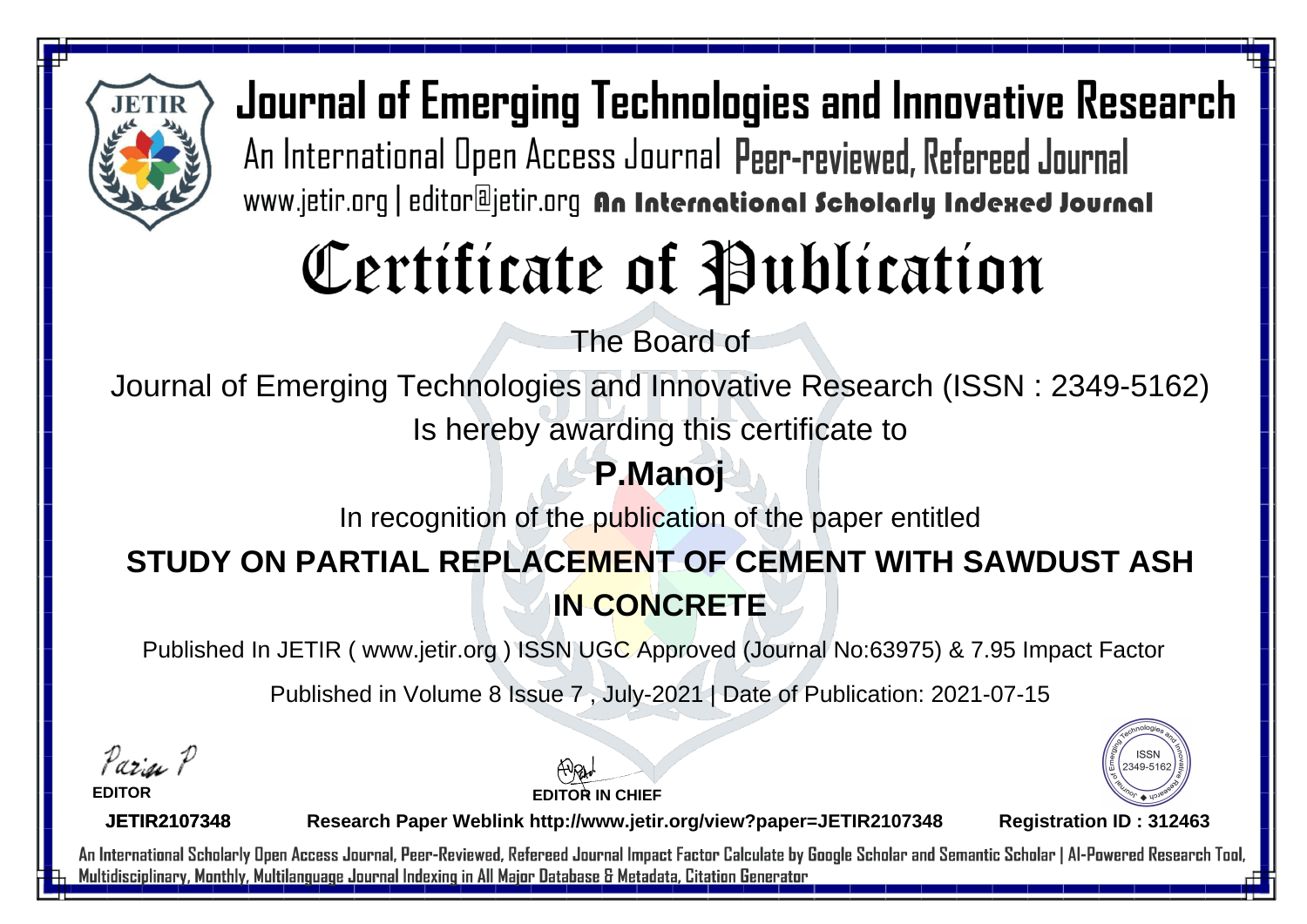

# Certificate of Publication

The Board of

Journal of Emerging Technologies and Innovative Research (ISSN : 2349-5162)

Is hereby awarding this certificate to

### **O.Hindu**

In recognition of the publication of the paper entitled

#### **STUDY ON PARTIAL REPLACEMENT OF CEMENT WITH SAWDUST ASH IN CONCRETE**

Published In JETIR ( www.jetir.org ) ISSN UGC Approved (Journal No: 63975) & 7.95 Impact Factor

Published in Volume 8 Issue 7 , July-2021 | Date of Publication: 2021-07-15

Paris P

**EDITOR**

**EDITOR IN CHIEF**



**JETIR2107348**

**Research Paper Weblink http://www.jetir.org/view?paper=JETIR2107348 Registration ID : 312463**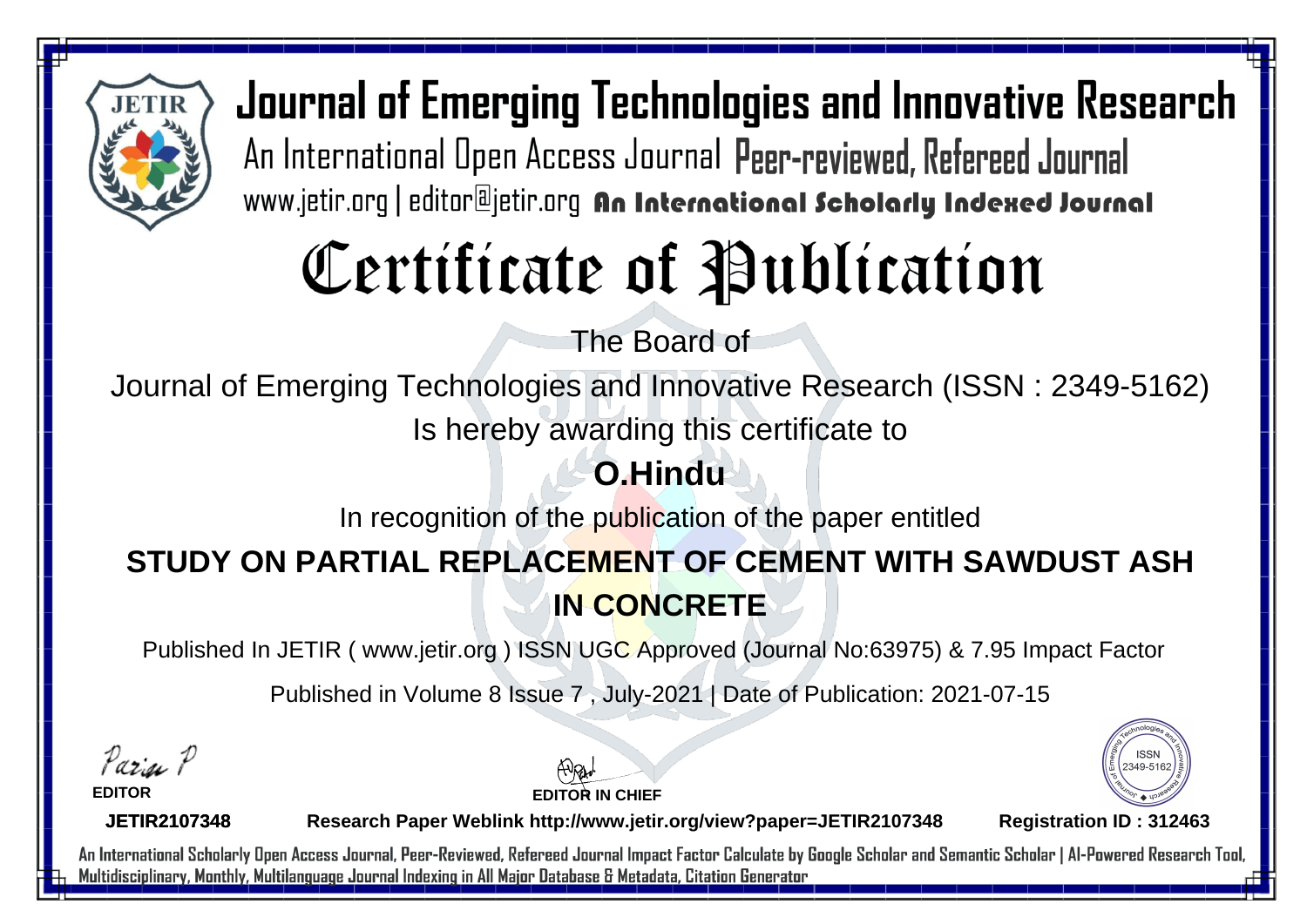

# Certificate of Publication

The Board of

Journal of Emerging Technologies and Innovative Research (ISSN : 2349-5162)

Is hereby awarding this certificate to

#### **M. Venkateswararao**

In recognition of the publication of the paper entitled

#### **STUDY ON PARTIAL REPLACEMENT OF CEMENT WITH SAWDUST ASH IN CONCRETE**

Published In JETIR ( www.jetir.org ) ISSN UGC Approved (Journal No: 63975) & 7.95 Impact Factor

Published in Volume 8 Issue 7 , July-2021 | Date of Publication: 2021-07-15

Paris P

**EDITOR**

**EDITOR IN CHIEF**



**JETIR2107348**

**Research Paper Weblink http://www.jetir.org/view?paper=JETIR2107348 Registration ID : 312463**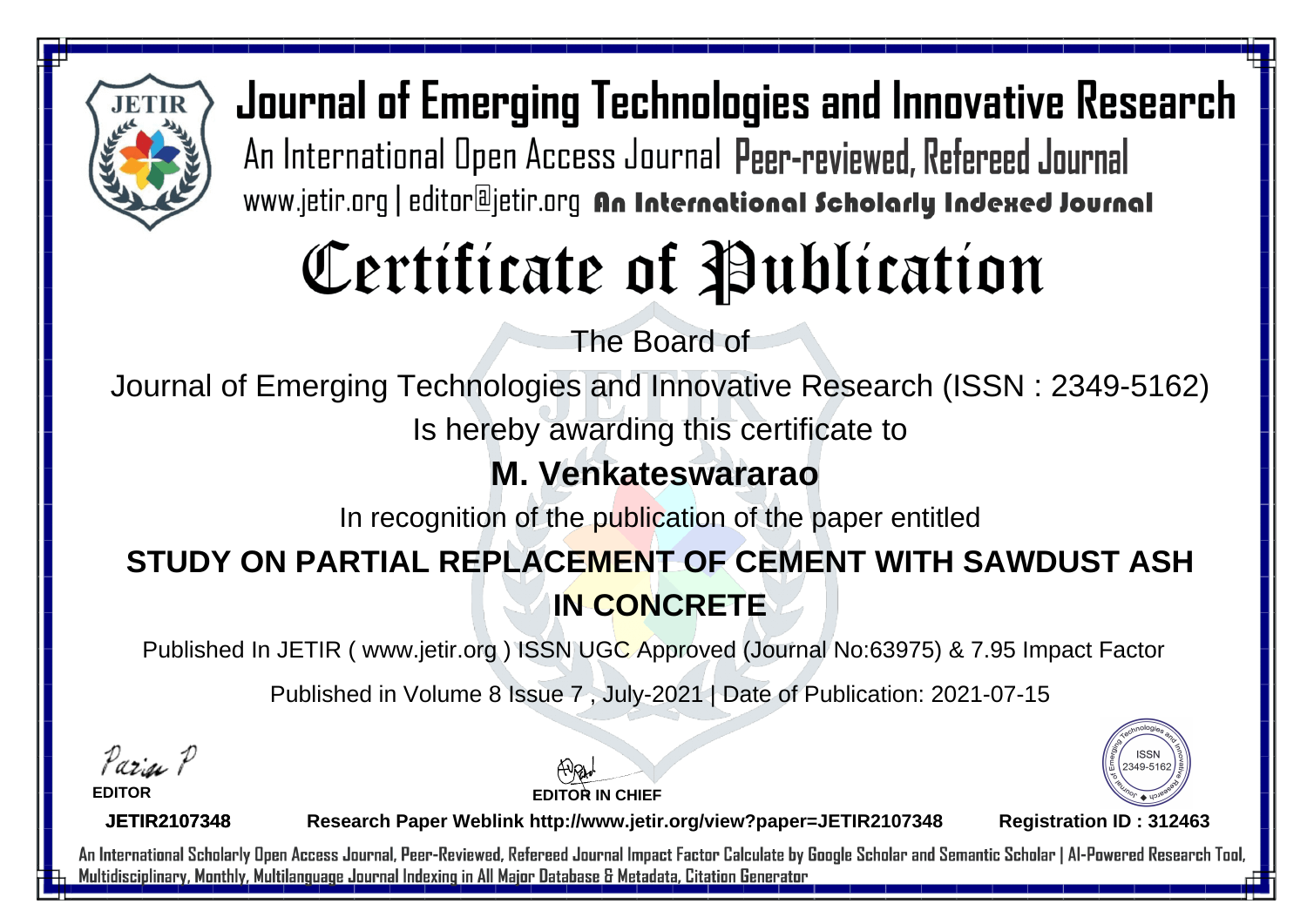

# Certificate of Publication

The Board of

Journal of Emerging Technologies and Innovative Research (ISSN : 2349-5162)

Is hereby awarding this certificate to

#### **N. Pavan**

In recognition of the publication of the paper entitled

#### **STUDY ON PARTIAL REPLACEMENT OF CEMENT WITH SAWDUST ASH IN CONCRETE**

Published In JETIR ( www.jetir.org ) ISSN UGC Approved (Journal No: 63975) & 7.95 Impact Factor

Published in Volume 8 Issue 7 , July-2021 | Date of Publication: 2021-07-15

Paris P

**EDITOR**

**EDITOR IN CHIEF**



**JETIR2107348**

**Research Paper Weblink http://www.jetir.org/view?paper=JETIR2107348 Registration ID : 312463**